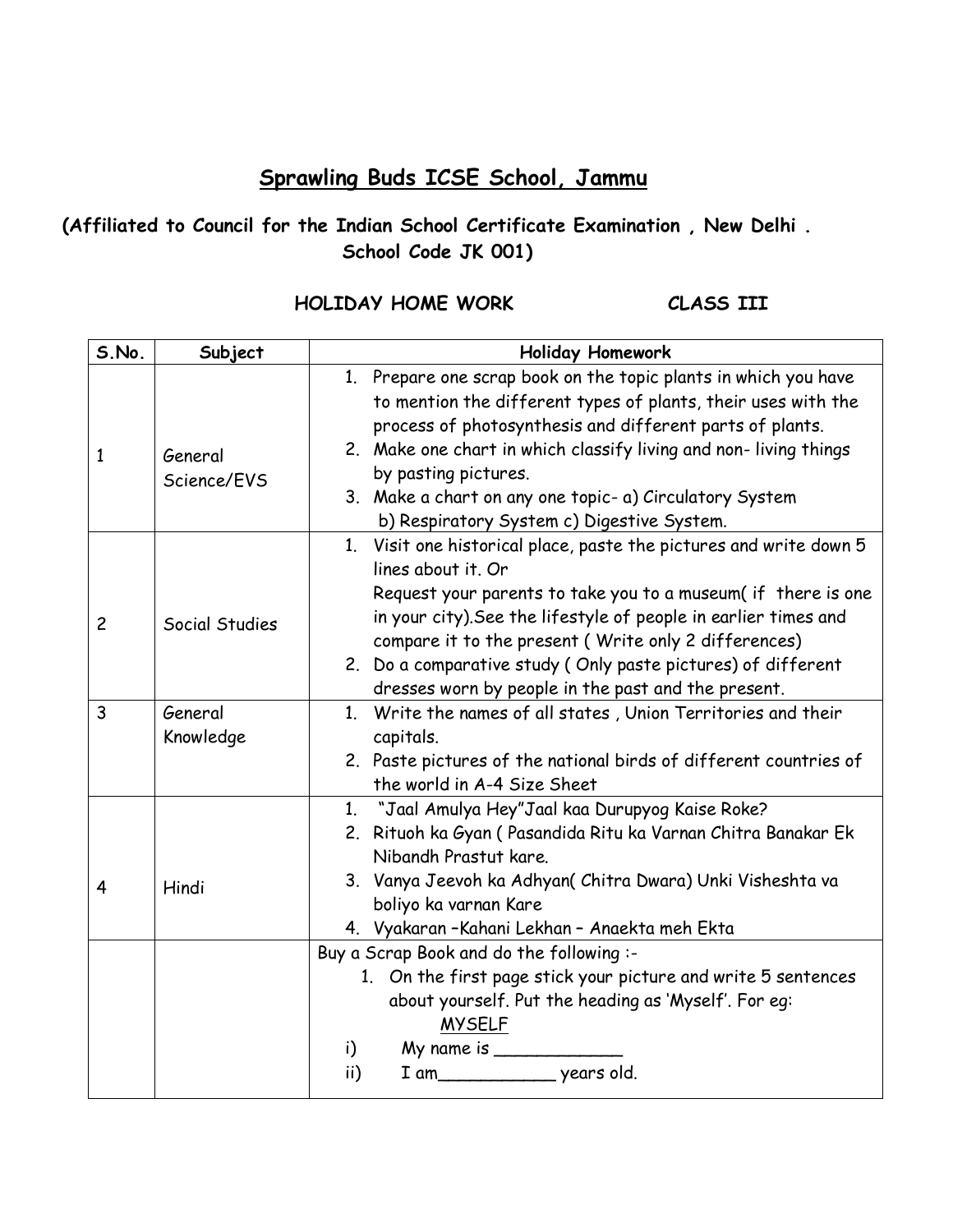| 5 | English | 2. Collect 3 pictures each of the fruits and vegetables you like to                                                                                                                                                                                                |                               |  |
|---|---------|--------------------------------------------------------------------------------------------------------------------------------------------------------------------------------------------------------------------------------------------------------------------|-------------------------------|--|
|   |         | eat. Also collect 3 pictures of vegetables and fruits that you don't                                                                                                                                                                                               |                               |  |
|   |         | like to eat. Make 2 columns and write 3 sentences each.For eq:                                                                                                                                                                                                     |                               |  |
|   |         | 1.I like to eat mango                                                                                                                                                                                                                                              | 1.I donot like to eat brinjal |  |
|   |         | 2.                                                                                                                                                                                                                                                                 | $\mathbf{2}^{\circ}$          |  |
|   |         | 2. Collect 5 pictures of your visit to any place in the vacations<br>and write one sentence for each picture.<br>3. Draw a picture of any cartoon character you like which<br>makes you laugh. Write a line about the character and why<br>you like the character. |                               |  |
|   |         |                                                                                                                                                                                                                                                                    |                               |  |
|   |         |                                                                                                                                                                                                                                                                    |                               |  |
|   |         |                                                                                                                                                                                                                                                                    |                               |  |
|   |         |                                                                                                                                                                                                                                                                    |                               |  |
|   | Maths   | 1. Learn tables from 2 to 20                                                                                                                                                                                                                                       |                               |  |
|   |         | 2. Write number names from: 100 to 500 in a notebook.                                                                                                                                                                                                              |                               |  |
|   |         | 3. Collect 10 vehicle numbers (4 digit), write them in a scrap                                                                                                                                                                                                     |                               |  |
| 6 |         | book and                                                                                                                                                                                                                                                           |                               |  |
|   |         | a) Arrange them in ascending and descending order.                                                                                                                                                                                                                 |                               |  |
|   |         | b) Form greatest and smallest numbers.                                                                                                                                                                                                                             |                               |  |
|   |         | Also write the make of the vehicles.                                                                                                                                                                                                                               |                               |  |

## **Instructions to the Parents:**

- Originality and creativity of the work will be appreciated.
- Kindly ensure that the completion of homework on time and tell your ward to practise for writing work which is very important for Board Examinations.